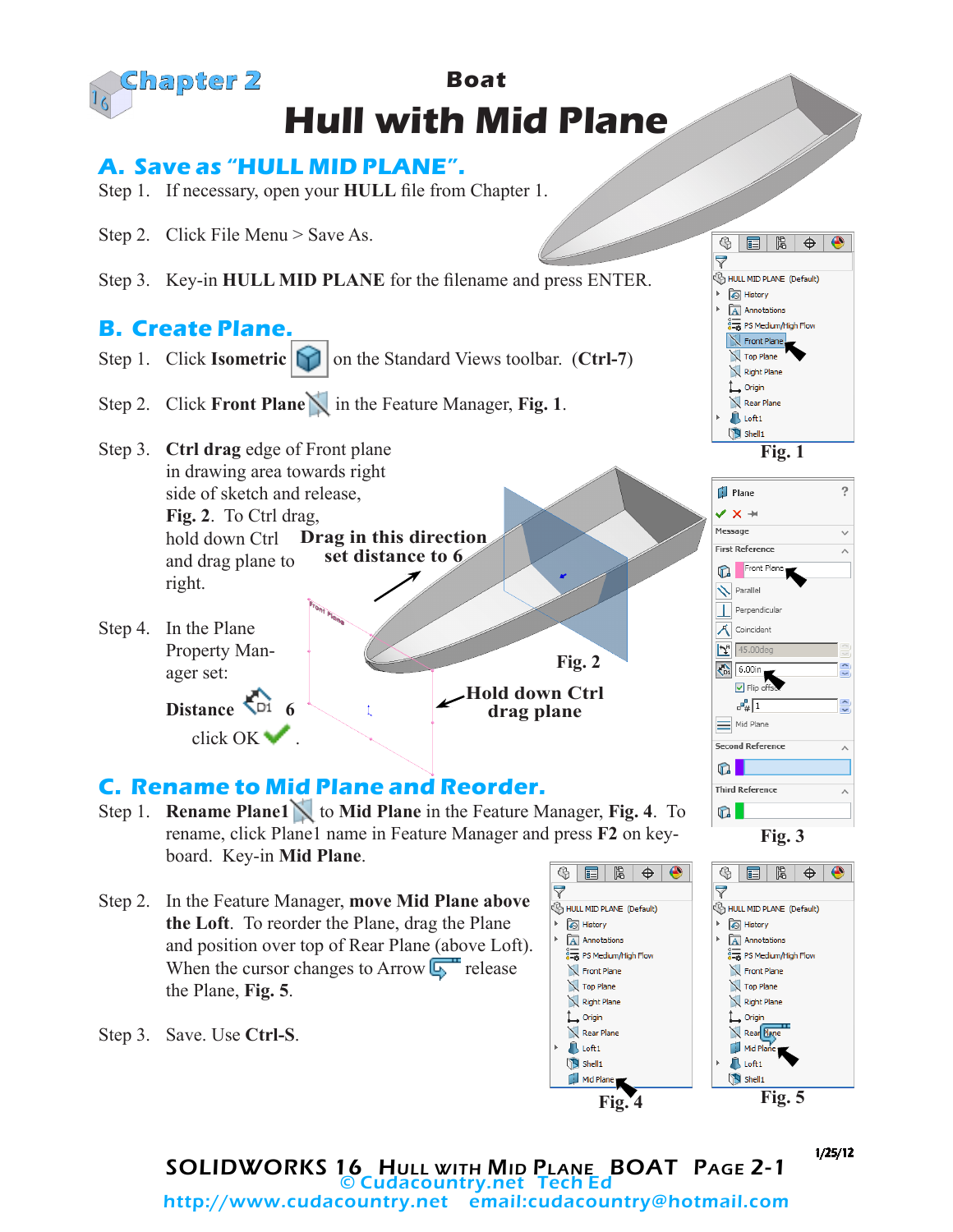



SOLIDWORKS 16 Hull with Mid Plane BOAT Page 2-2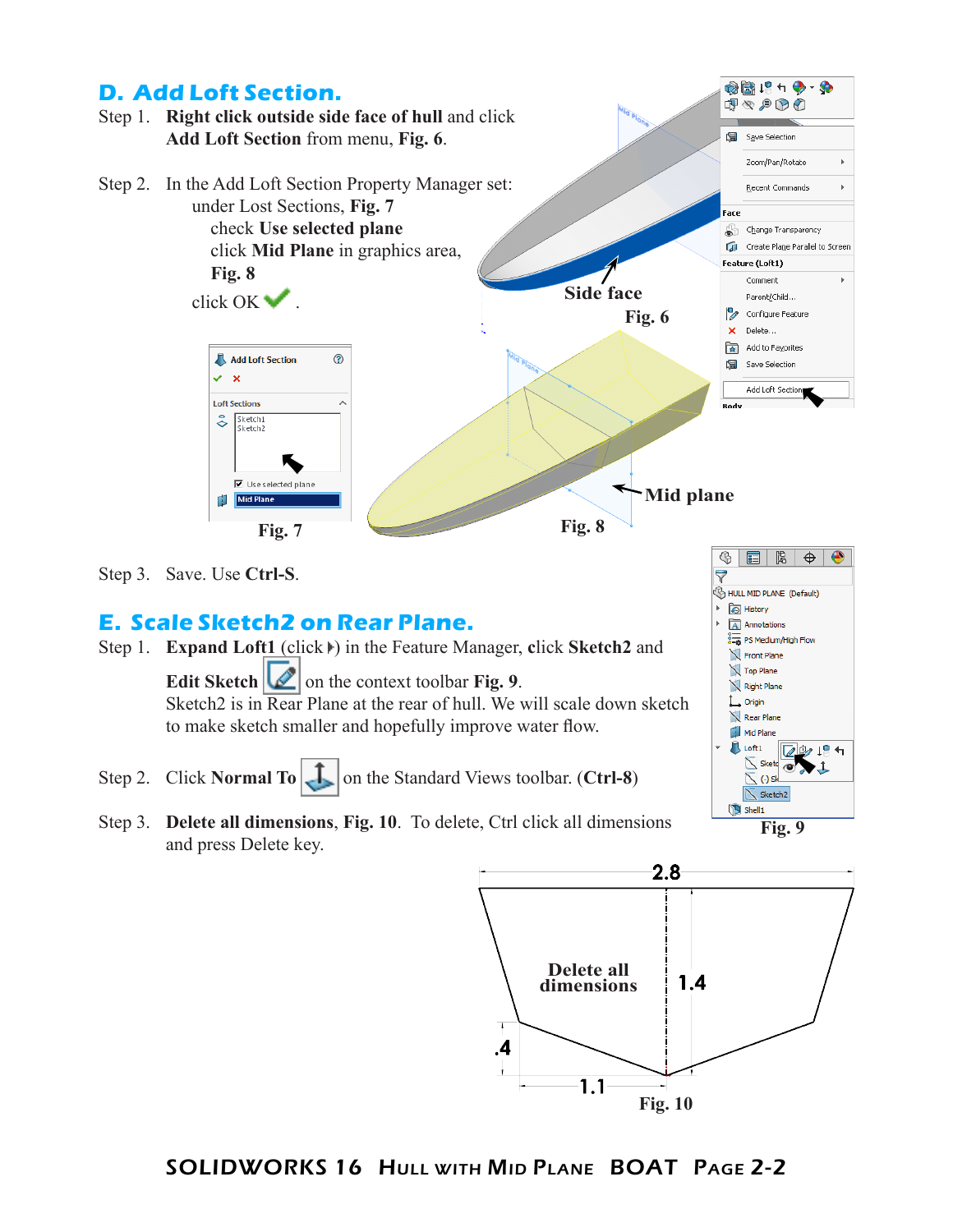

SOLIDWORKS 16 Hull with Mid Plane BOAT Page 2-3